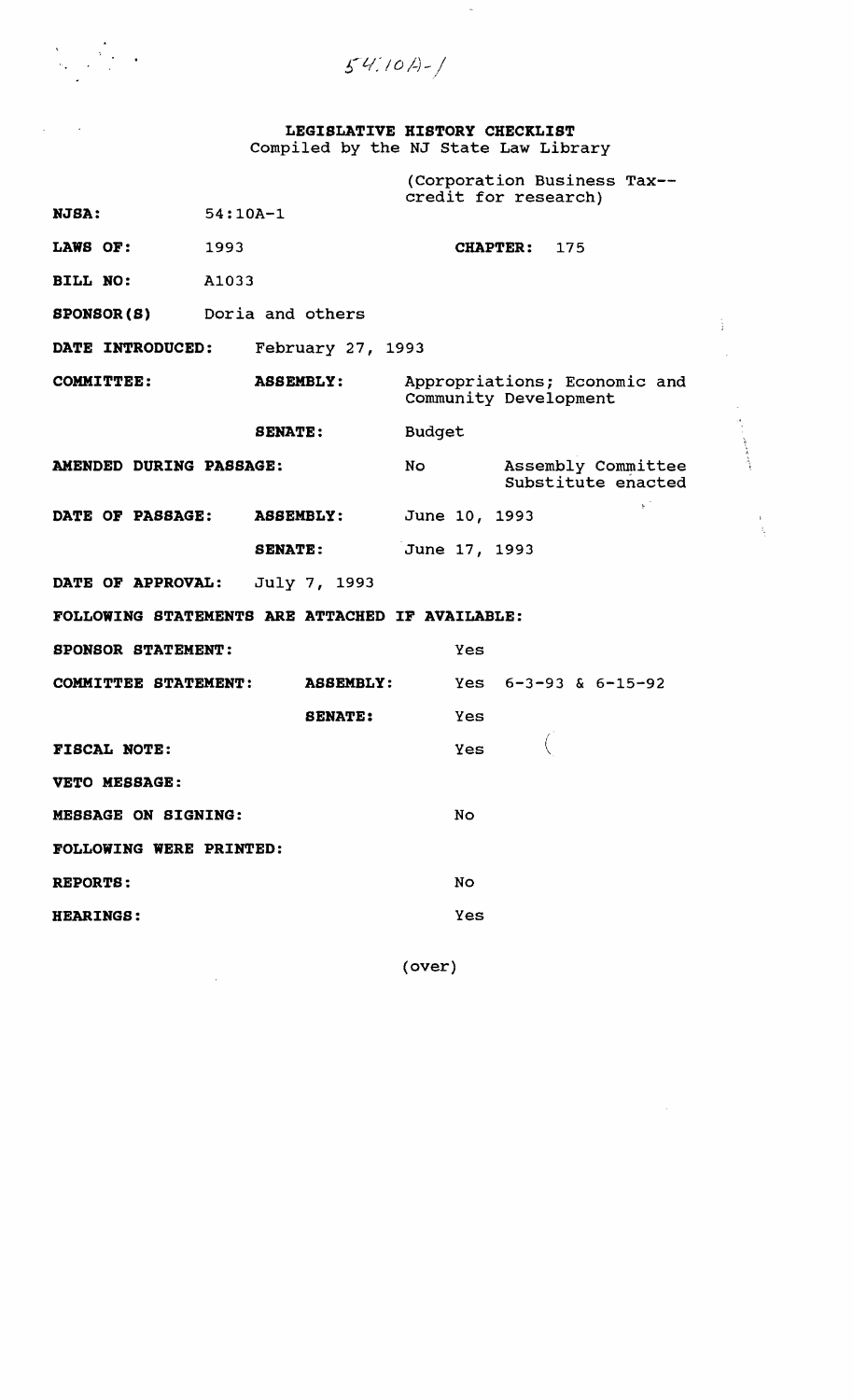974.90 Mew Jersey. Joint Legislative Committee on Economic Recovery. E19 Committee meeting, held 2-17-93, 3-24-92 and 4-21-93. 1993 Trenton, East Brunswick, Elizabeth, NJ, 1993. E Brunbwick, Brisabech, No, 199 974.90 New Jersey. Joint Legislative Committee on Economic Recovery.

E19 Committee meeting, held 1-28-93, Trenton, 1993. 1993a [see especially p.78]

KBG:pp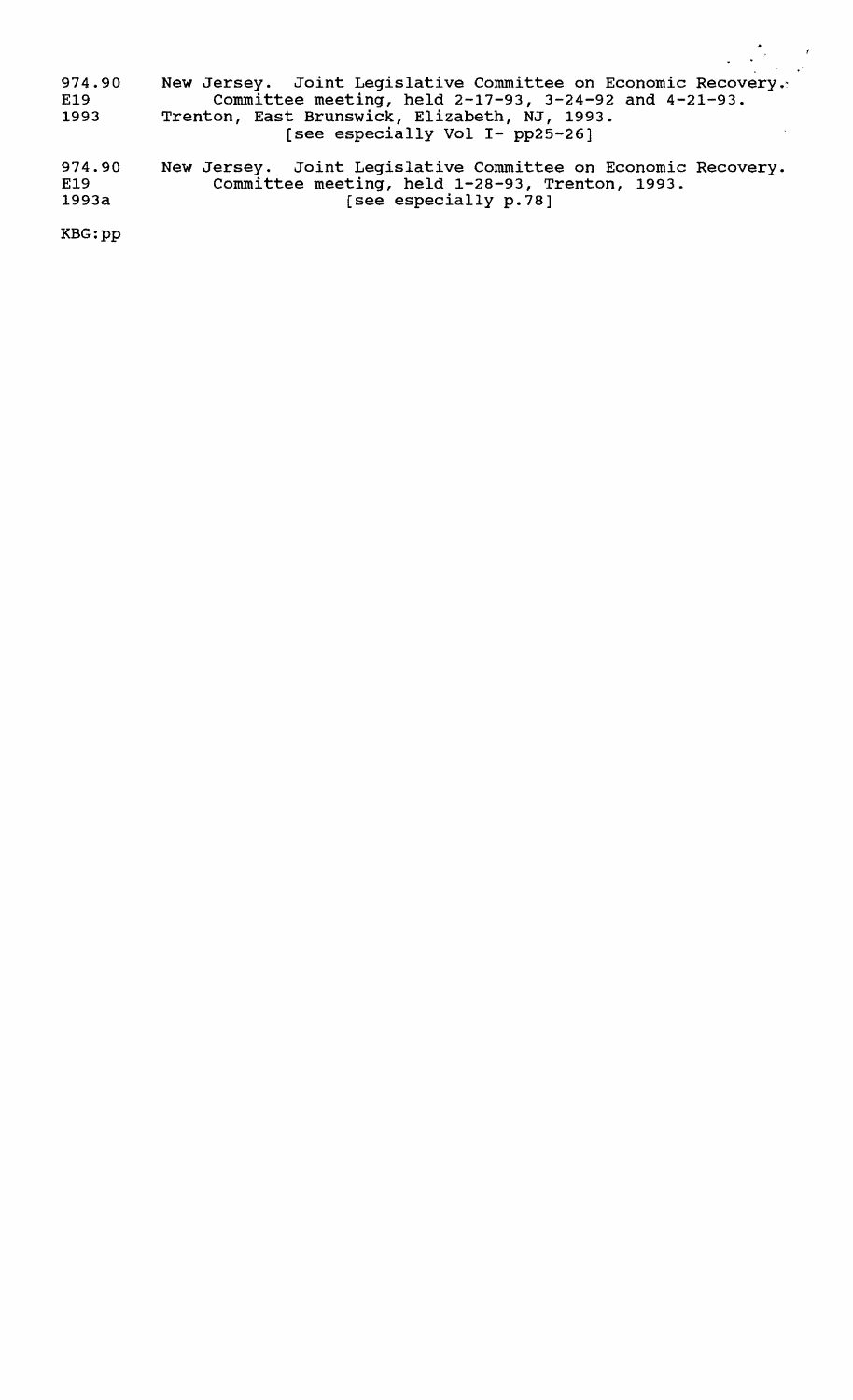i·

 $\int_0^\infty$ 

I  $\vert$  .

 $\mathbf{I}$ |<br>|-<br>|-!

### P.L.1993, CHAPTER 175. approved *July 7.* 1993<br>Assembly Committee Substitute for<br>1993 Assembly No. 1033 Assembl, Committee Substitute for 1993 Assembly No. 1033

1 AN ACT providing a credit under the corporation business tax for 2 certain increased research activities. supplementing P.L.1945. 3 c.182 (C.64:10A-l et seq.).

5 BE IT ENACTED by the Senate and *General Assembly of the* 5 BE IT ENACTED *b*<br>6 State of New Jersey:

1 1. a. A taxpayer shall be allowed a credit. subject to the 8 provisions of subsection b. of this section. against the tax 9 imposed pursuant to section 5 of P.L.1945. c.162 (C.54:10A-5). in 10 an amount equal to

11 (1) 10% of the excess of the qualified research expenses for 12 the fiscal or calendar accounting year (referred to hereafter in 13 this section as the "tax Jear") over the base amount; and

14 (2) 10% of the basic research payments '

4

15 detennined in accordance with section 41 of the federal Internal 16 Revenue Code of 1986, 26 U.S.C. §41, as in effect on June 30. 17 1992. and provided that subsection (h) of 26 U.S.C. §41 relating to 18 termination shall not apply. Provided however, that the terms 19 "qualified research expenses," "base amount," "qualified 20 organization base amount period," "basic research" and any other 21 terms detennined by the Director of the Division of Taxation to 22 affect the calculation of the credit shall include only<br>23 expenditures for research conducted in this State. expenditures for research conducted in this State.

24 b. No credit shall be allowed under section 42, of P.L.1987, 25 C.I02 (C.54:10A-5.3). or under the "Manufacturing Equipment and 26 Employment Investment Tax Credit Act," P.L., c. (C. ) (Now<br>27 pending before the Legislature as Senate Bill No. 1820 (Scal of pending before the Legislature as Senate Bill No. 1820 (Sca) of 28 1993 or Assembly Bill No. 2675 (Aca) of 1993), or under P.L. 29 c. (C. )(Now pending before the Legislature as Senate Bill 30 No. 1784 (Sea) of 1993 or Assembly Bill No. 2475 (Acs) of 1993), 31 for property or expenditures for which a credit is allowed. or 32 which are includable in the calculation of a credit allowed, under 33 this section.

34 The tax imposed for a fiscal or calendar accounting year 35 pursuant to section 5 of P.L.1945, c.162, shall first be reduced by 38 the amount of any credit allowed pursuant to section 19 of 37 P.L.1983, c.303 (C.52:27H-78), then by any credit allowed 38 pursuant to section 12 of P.L.1985. c.227 (C.55:19-13), then by 39 any credit allowed pursuant to section 42 of P.L.1987, c.l02 40 (C.54:10A-5.3), then by any credit allowed under section 3 of 41 P.L., c. (C. )(Now pending before the Legislature as 42 Senate Bill No. 1784 of 1993 or Assembly Bill No. of 1993), and 43 then by any credit allowed under sections 3 or 4 of P.L., c.

44 (C. )(Now pending before the Lesislature as Senate Bill No. 45 1820 of 1993 or Assembly Bill No. 2675 of 1993), prior to applying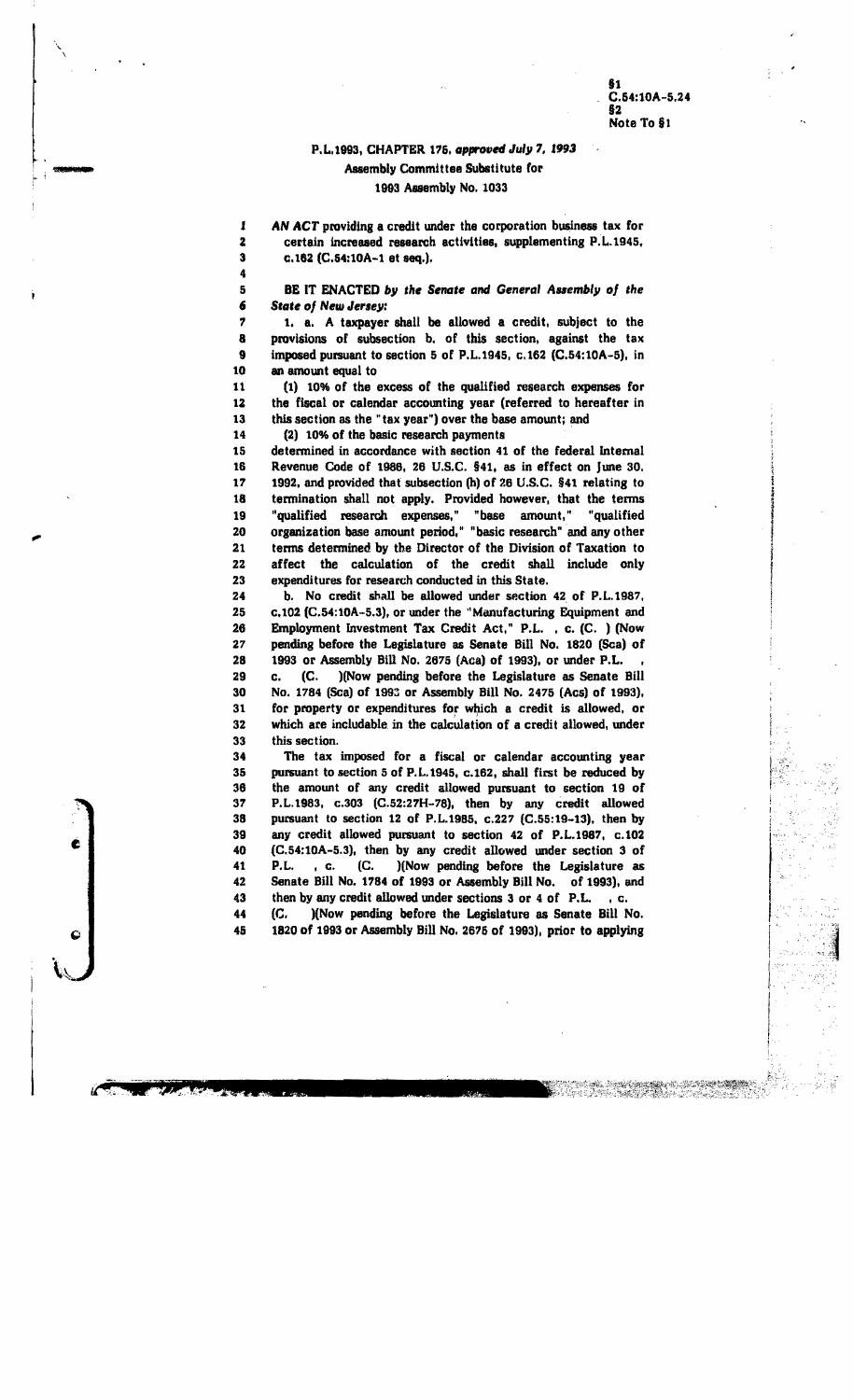### ACS for AI033

<sup>~</sup>! l 1. l. "I  $\frac{1}{2}$  $\sum_{i=1}^{n} \frac{1}{i}$ 

"

 $\frac{1}{2}$ f t i I . I

 $\mathbb{R}$ 

..

2 1 any credits allowable pursuant to this section. Credits allowable<br>2 pursuant to this section shall be applied in the order of the 2 pursuant to this section shall be applied in the order of the<br>3 credits' tax years. The amount of the credits applied under this credits' tax years. The amount of the credits applied under this 4 action against the tax imposed pursuant to section 5 of P.L.1945,<br>5 c.162, for an accounting year shall not exceed 50% of the tax 6 c.162, for an accounting year shall not exceed 50% of the tax<br>6 lisbility otherwise due and shall not reduce the tax liability to an lisbility otherwise due and shall not reduce the tax liability to an

8 (e) of section 5 of P.L.1945, c.162. The amount of tax year credit II otherwise allowable under this section which cannot be applied<br>10 for the tax year due to the limitations of this subsection may be 10 for the tax year due to the limitations of this subsection may be  $11$  carried over, if necessary, to the seven accounting years 11 carried over, if necessary, to the seven accounting years<br>12 following a credit's tax year. 12 following a credit's tax year.<br>13 2. This act shall take 2. This act shall take effect immediately and apply to 14 expenditures incurred in taxable years beginning on and after

7 amount less than the statutory minimum provided in subsection

| ٦<br>٠ |  |
|--------|--|
| ۰.     |  |

January 1, 1994.

17

18

∰ত ১.\*

 $\pmb{\hat{y}}$ 

18 Provides corporation business tax credit for qualified research 21 expenses in New Jersey.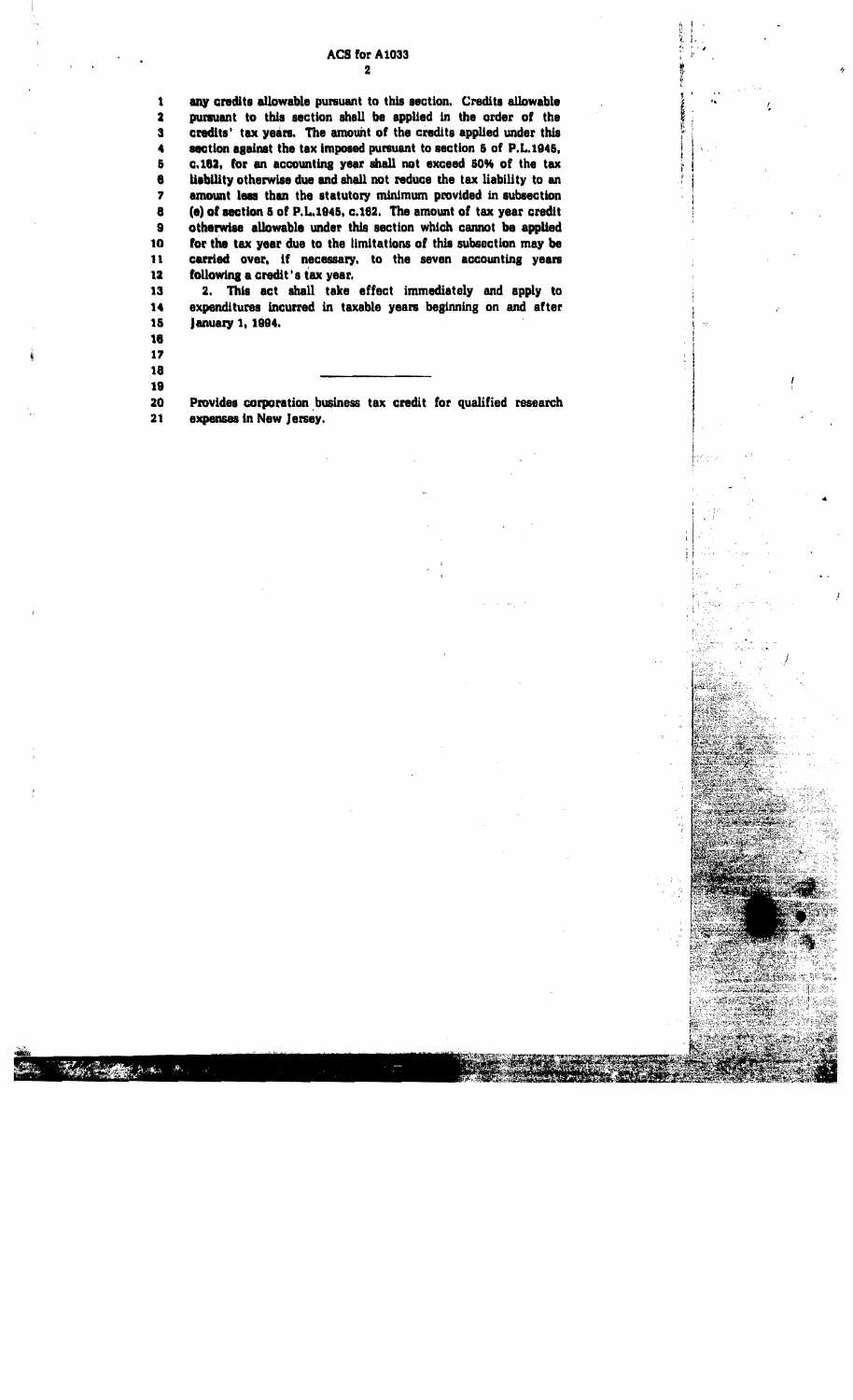# ASSEMBLY, No. 1033 STATE OF NEW JERSEY

### INTRODUCED FEBRUARY 27,1992

#### By Assemblymen DORIA, HAYTAIAN, Albohn, Roberts, Singer, Kenny, Impreveduto, Felice, Franks. DeCroce, Catania, Sosa. Pascrell, Assemblywoman Bush, Assemblymen Kamin, Watson, Bryant. Collins, Kronick and Lance

*1 AN ACT* providing a credit under the corporation business tax for 2 certain increased research activities, supplementing P. L.1945. 3 c.162 (C.54:10A-l et seq.).

4

 $\blacksquare$ 

5 BE IT ENACTED *by the Senate and General Assembly of the 6 State of New Jersey:* 

7 1. a. A taxpayer who engages in qualified research within this 8 State shall be allowed a credit, subject to the provisions of 9 subsection b. of this section, against the tax imposed pursuant to 10 section 5 of P.L.1945, c.162 (C.54:10A-5), in an amount equal to 11 15% of the excess of the qualified research expenses for the 12 fiscal or calendar accounting year (referred to hereafter in this 13 section as the "tax year") over the base amount; provided 14 however that the base amount shall not be less than 50% of the 15 qualified research expenses for the tax year.

16 b. The tax imposed for a fiscal or calendar accounting year 17 pursuant to section 5 of P.L.1945, c.162, shall first be reduced by 18 the amount of any credit allowed pursuant to section 19 of 19 P.L.1983, c.303 (C.52:27H-78), and then by any credit allowed 20 pursuant to section 42 of P.L.1987, c.102 (C.54: 10A-5.3), prior to 21 applying any credits allowable pursuant to this section. Credits 22 allowable pursuant to this section shall be applied in the order of 23 the credits' tax years. The amount of the credits applied under 24 this section against the tax imposed pursuant to section 5 of 25 P.L.1945, c.162. for an accounting year shall not exceed 50% of 26 the tax liability otherwise due and shall not reduce the tax 27 liability to an amount less than the statutory minimum provided 28 in subsection (e) of section 5 of P.L.1945. c.162. The amount of 29 tax year credit otherwise allowable under this section which 30 cannot be applied for the tax year due to the limitations of this 31 subsection may be carried over, if necessary, to the ten 32 accounting years following a credit's tax year.

33 . c. For the purposes of this section:

34 (1)" Base amount" means the average annual amount of 35 qualified research expenses of the taxpayer for the three fiscal or 36 calendar accounting years immediately preceding the tax year for 37 which a credit pursuant to this section is allowable. except as 38 provided in subsection a. of this section.

39 (2) "Qualified research expenses" means amounts paid or 40 incurred by the taxpayer in a trade or business for wages. supplies 41 and rentals directly attributable to the conduct within this State 42 of qualified research by the taxpayer in the tax year, and shall 43 include 100% of the amount paid by the taxpayer to a college or 44 university for the conduct of qualified research by that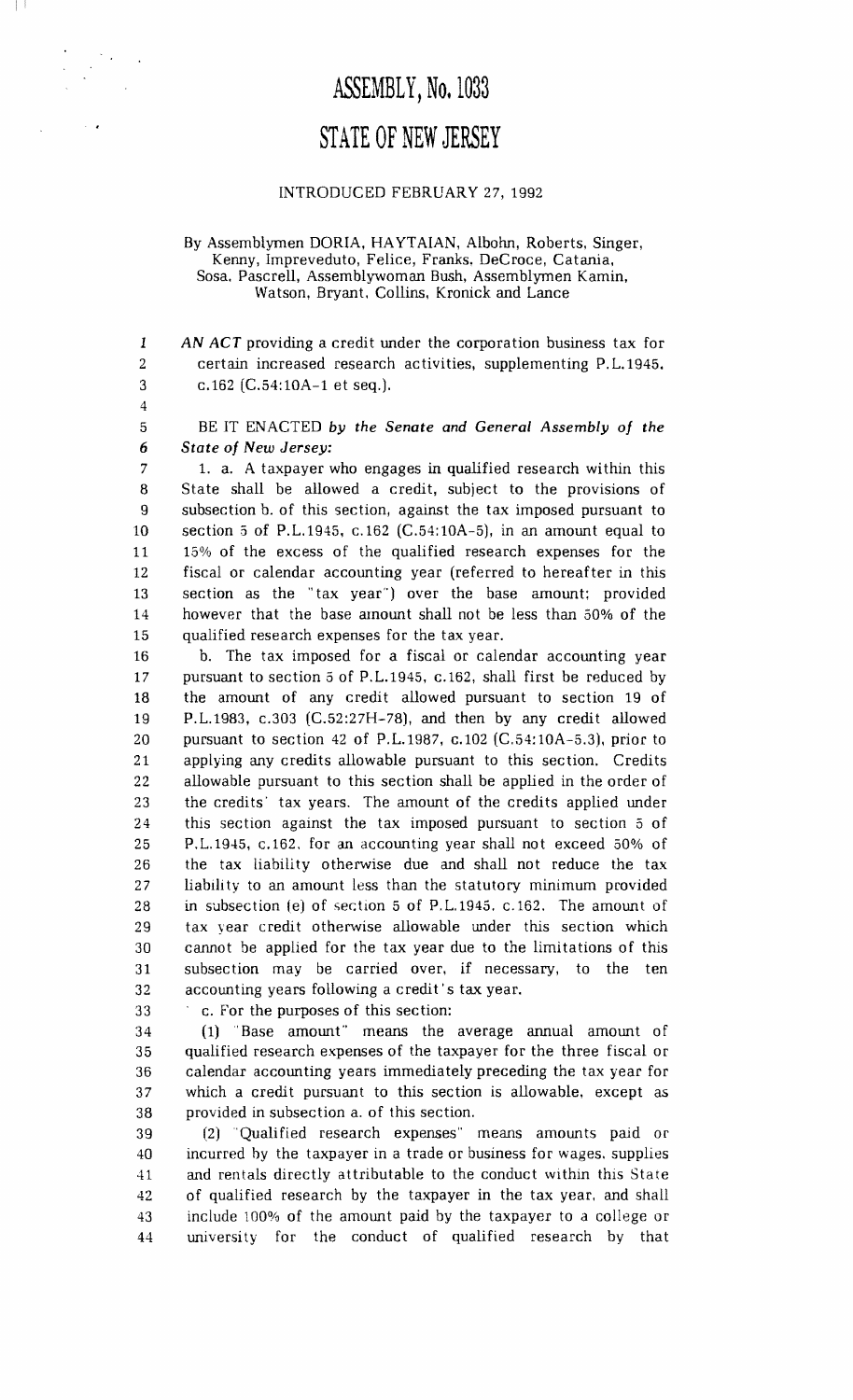A1033 2

5 1 institution within this State on behalf of the taxpayer in the tax 2 year and 65% of the amount paid by the taxpayer to any other 3 person not an employee of the taxpayer for the conduct of 4 qualified research within this State on behalf of the taxpayer in the tax year. Expenses that are not qualified research expenses 6 for a tax year solely because they are attributable to qualified 7 research to be conducted after the close of that year shall be 8 treated as paid or incurred in the accounting year in which the 9 qualified research to which they relate is conducted.

10 (3) "Qualified research" means research in the experimental or 11 laboratory sense that has as its goal or purpose:

12 (a) basic research in a scientific or technical field of endeavor,

13 (b) the advancement of technology by experimentation in a 14 scientific or technical field of endeavor,

(c) the development of new products or processes,

16 (d) the improvement of existing products or processes, or

17 (e) the development of new uses for existing products or 18 processes.

19 (4) "Qualified research" shall not include:

(a) research in the social sciences, arts or humanities,

21 (b) routine or ordinary testing or inspection for quality control,

22 (c) research related to the adaptation of an existing product. 23 process. technique. formula or invention to a particular 24 customer's requirements or needs,

25 (d) research for the purpose of duplicating or reproducing an 26 existing product. process, technique, formula or invention from a 27 physical examination thereof or from an examination of 28 blueprints, specifications, data compilations or publicly available 29 information,

30 (e) research with respect to computer software developed by 31 the taxpayer primarily for internal use in the taxpayer's trade or 32 business, other than for use in an activity that constitutes 33 qualified research,

35 34 (f) research that relates solely to matters of fashion or personal preference. or

15

I !

20

36 (g) research that is funded by any party other than the taxpayer. 37 (5) "Rentals" means amounts paid for the use of tangible 38 personal property used in the conduct of qualified research.

40 45 39 (6) "Supplies" means any tangible property other than land, improvements to land and property of a character subject to an 41 allowance for depreciation used in the conduct of qualified 42 research. provided however that the amount of depreciation 43 allowance permitted pursuant to subsubparagraph (i) of 44 subparagraph (F) of paragraph (2) of subsection (k) of section 4 of P.L.1945, c.162 (C.54:10A-4) for tangible personal property 46 subject to an allowance for depreciation and used in the conduct 47 of qualified research shall be an amount paid or incurred for 48 supplies.

50 49 (7) "Wages" means only that compensation. including amounts paid by an employer for benefit programs such as health 51 insurance, retirement benefits, life insurance, bonus payments 52 and employee prizes or awards the value of which are not 53 normally includable in periodic wage payments, paid to or for the 54 benefit of employees for engaging in the conduct of qualified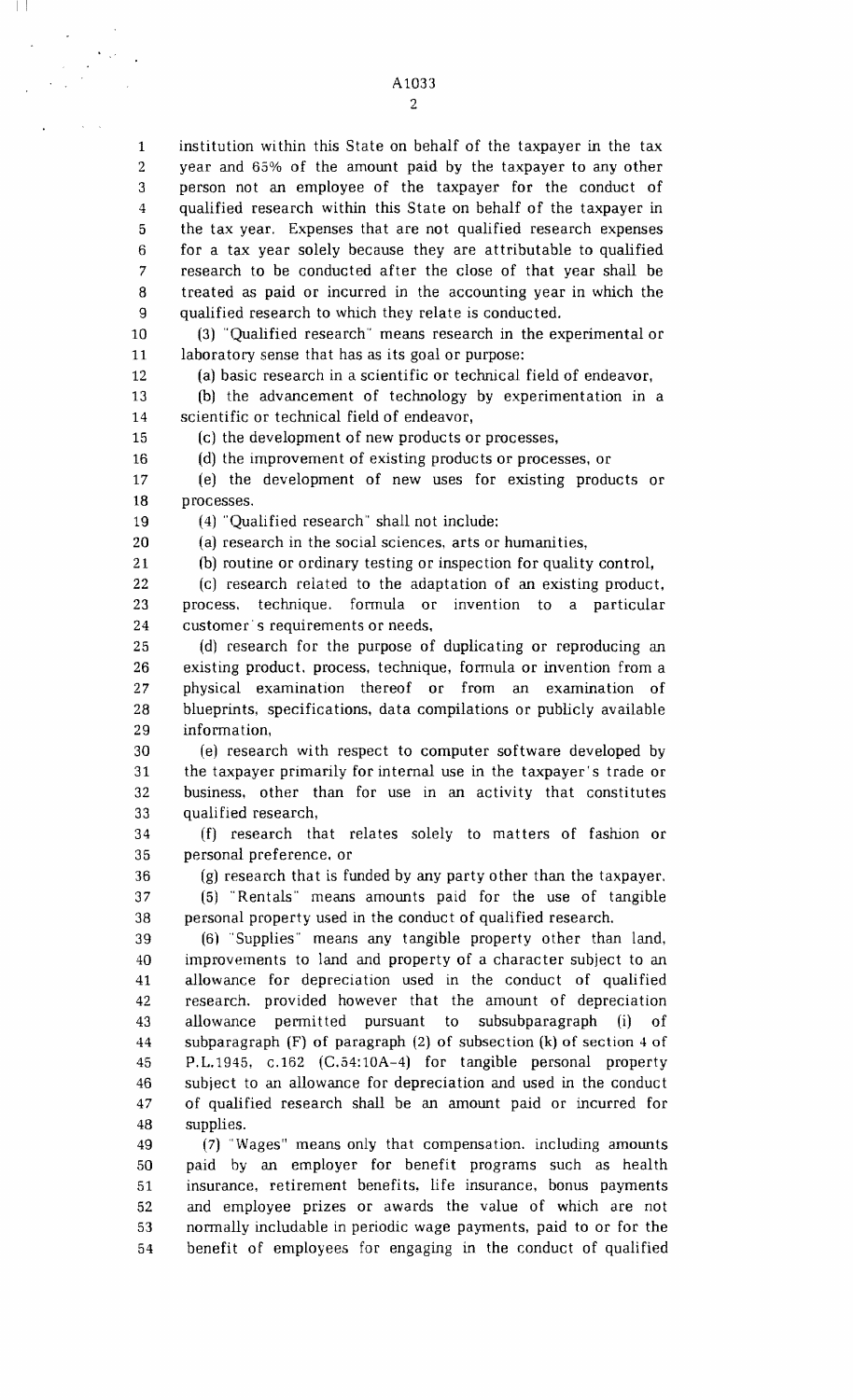5 1 research or engaging in the direct supervision or direct support of 2 qualified research activities. If substantially all of the services 3 performed by an individual in a tax year are the conduct of 4 qualified research or the direct supervision or direct support of qualified research activities all compensation to that individual 6 for services performed during that tax year shall be wages.

10 7 2. Notwithstanding any provisions of section 1 of this act to 8 the contrary, the "base amount" for the taxpayer fiscal or 9 calendar accounting year in which this act takes effect means the greater of:

11 a. the base amount determined pursuant to section 1 of this 12 act, or

13 b. the qualified research expenses paid or incurred

14 (1) in that fiscal or calendar accounting year, and

(2) prior to the effective date of this act.

16 3. This act shall take effect immediately.

### 17

15

 $\mathbb{H}$ 

- 18
- 20

### 19  $SPONSOK'S$  STATEMENT

25 30 21 This bill provides a credit under the corporation business tax 22 for increasing research expenditures in New Jersey. The increase 23 in research expenditure is measured by the excess of certain New 24 Jersey research expenditures in the tax year over the average level of those expenses for the three years prior to the tax year, 26 but limited to 50% of the tax year expenditures. Fifteen percent 27 of the amount of the increase is allowed as a credit. The credit 28 cannot reduce the tax below 50% of the amount otherwise due or 29 below the statutory minimum tax, and credits that are not usable in the current year can be carried forward for use in up to ten 31 following years.

- 32
- 33
- 35 34

36 Provides corporation business tax credit for certain increased 37 research activities.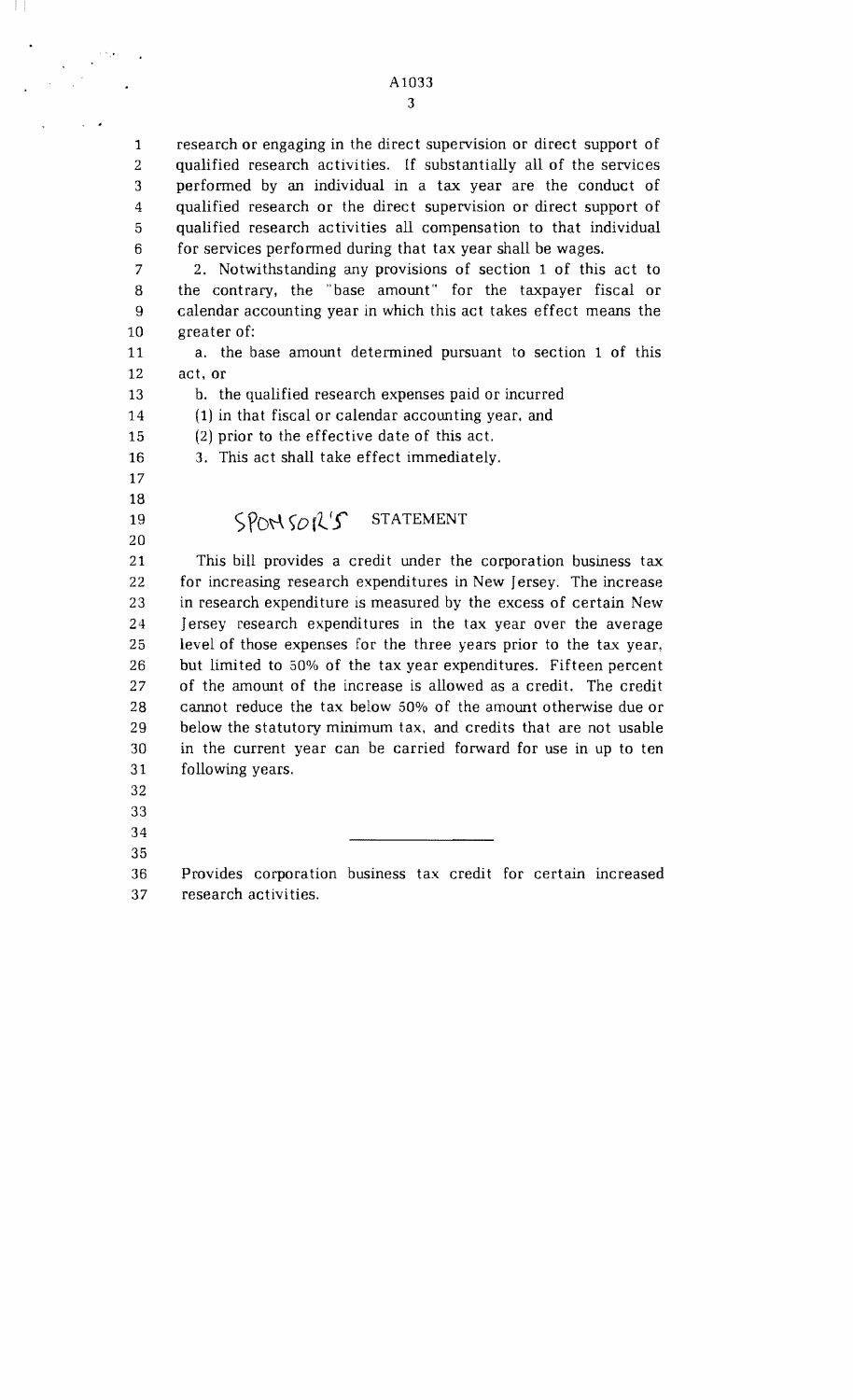### ASSEMBLY APPROPRIATIONS COMMITTEE

#### STATEMENT TO

### ASSEMBLY COMMITTEE SUBSTITUTE FOR **ASSEMBLY,** No. 1033

### **STATE OF NEW JERSEY**

### DATED: JUNE 3, 1993

The Assembly Appropriations Committee reports favorably Assembly Bill No. 1033 by Assembly committee substitute.

This Assembly Committee Substitute for Assembly Bill No. 1033 supplements the Corporation Business Tax Act to provide a credit against the taxes which would otherwise be due under the corporation business tax. The credit is equal to 10 percent of the increase in qualified research expenses in a fiscal or calendar accounting year over the base amount and 10% of the basic research payments for an accounting year.

This substitute is based on the same credit base. rules and restrictions as the federal research and development credit provided under the federal Internal Revenue Code of 1986. provided that the credit under the bill is limited to expenditures made in New Jersey. This use of existing federal laws should simplify the administration of the tax and reduce compliance costs. The credit cannot reduce the tax below 50% of the amount otherwise due or below the statutory minimum tax. and credits that are not usable in the current year can be carried forward for use in up to seven following years.

#### FISCAL IMPACT:

I I

The Division of Taxation, Department of the Treasury, has estimated that at current expenditure rates and research activity levels in New Jersey this substitute would decrease net corporation business tax revenues by \$30 million annually.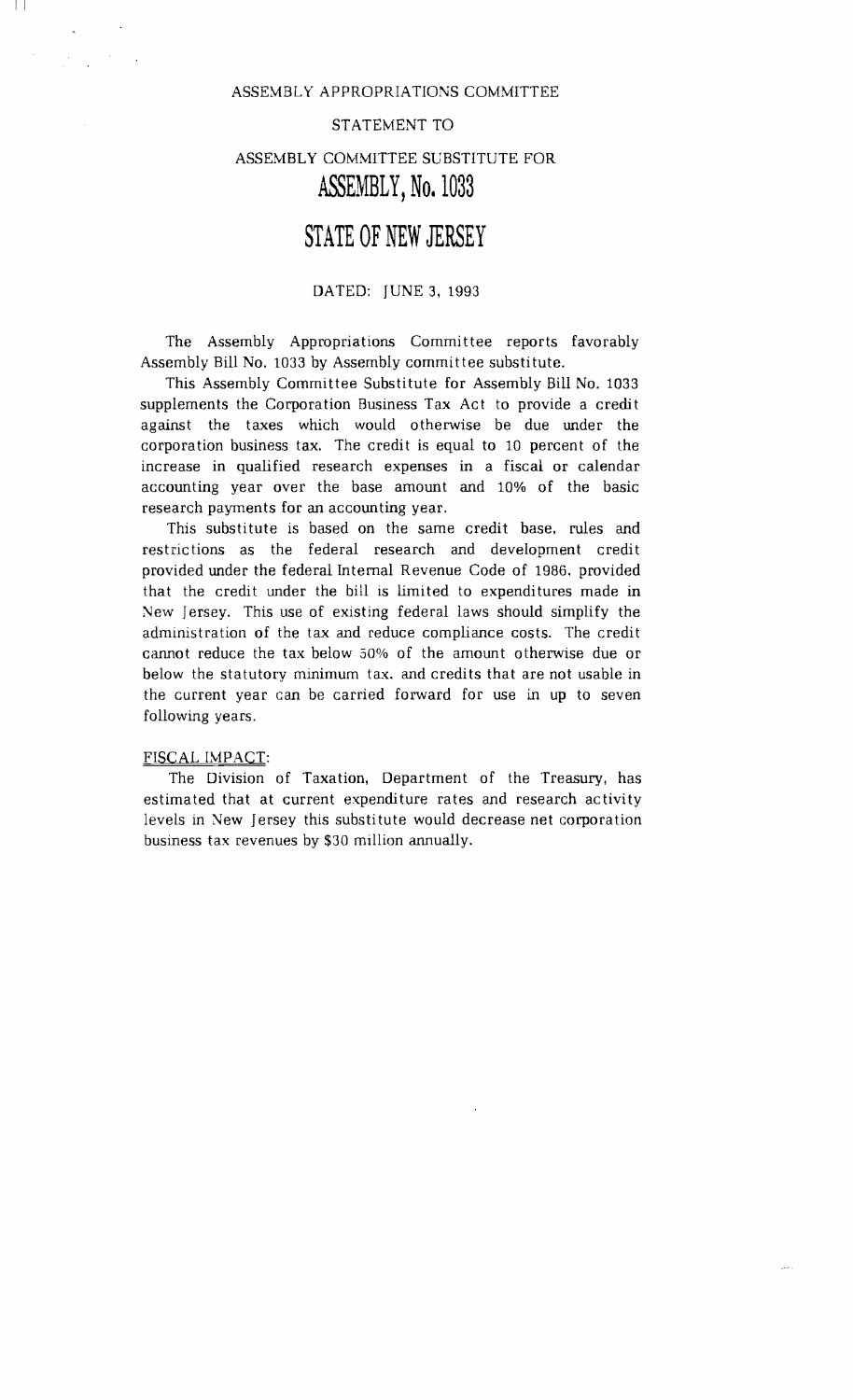### ASSEMBLY ECONOMIC AND COMMUNITY DEVELOPMENT AGRICUL TURE AND TOuRISM COMMITTEE

#### STATEMENT TO

### **ASSEMBLY,** No. 1033

# **STATE OF NEW JERSEY**

### DATED: JUNE 15, 1992

The Assembly Economic and Community Development. Agriculture and Tourism Committee reports favorably Assembly Bill No. 1033.

As reported, this bill supplements the Corporation Business Tax Act to provide a credit against the taxes which would otherwise be due under the corporation business tax. The credit is equal to 15 percent of the increase in research expenditures in New Jersey.

The increase in research expenditure is measured by the excess of certain New Jersey research expenditures in the tax year over the average level of those expenses for the three years prior to the tax year, but limited to 50% of the tax year expenditures. Fifteen percent of the amount of the increase is allowed as a credit. The credit cannot reduce the tax below 50% of the amount otherwise due or below the statutory minimum tax, and credits that are not usable in the current year can be carried forward for use in up to ten following years.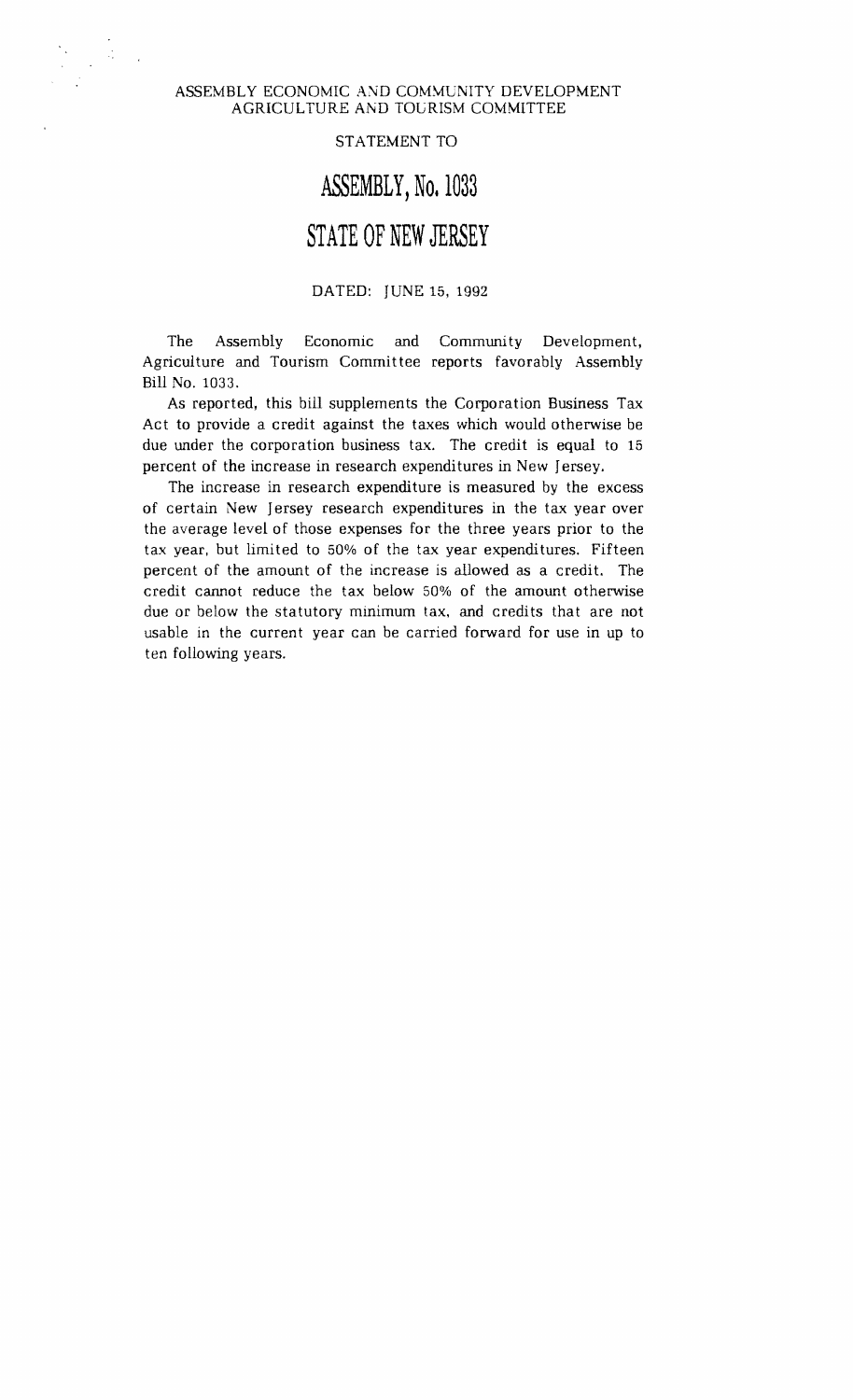SENATE BUDGET AND APPROPRIATIONS COMMITTEE

### STATEMENT TO

# ASSEMBLY, No. 1033

LAW LIBRARY COPY

DO NOT REMOVE

# **STATE OF NEW JERSEY**

### DATED: JUNE 14,1993

The Senate Budget and Appropriations Committee reports favorably Assembly Bill No. 1033.

Assembly Bill No. 1033 provides a credit against the taxes which would otherwise be due under the corporation business tax. The credit is equal to 10 percent of the taxpayer's increase in qualified research expenses in a fiscal or calendar accounting year over the base amount and 10% of the basic research payments for an accounting year.

This bill is based on the same credit base, rules and restrictions as the federal research and development credit provided under the federal Internal Revenue Code of 1986, provided that the credit under the bill is limited to expenditures made in New Jersey. This use of existing federal laws should simplify the administration of the tax and reduce compliance costs. The credit cannot reduce the tax below 50% of the amount otherwise due or below the statutory minimum tax, and credits that are not usable in the current year can be carried forward for use in up to seven following years.

As reported, this bill is identical to Senate Bill No. 1964 of 1993.

#### FISCAL IMPACT

The Division of Taxation in the Department of the Treasury has estimated that at current expenditure rates and research activity levels in New Jersey this bill would decrease net corporation business tax revenues by approximately \$30 million annually.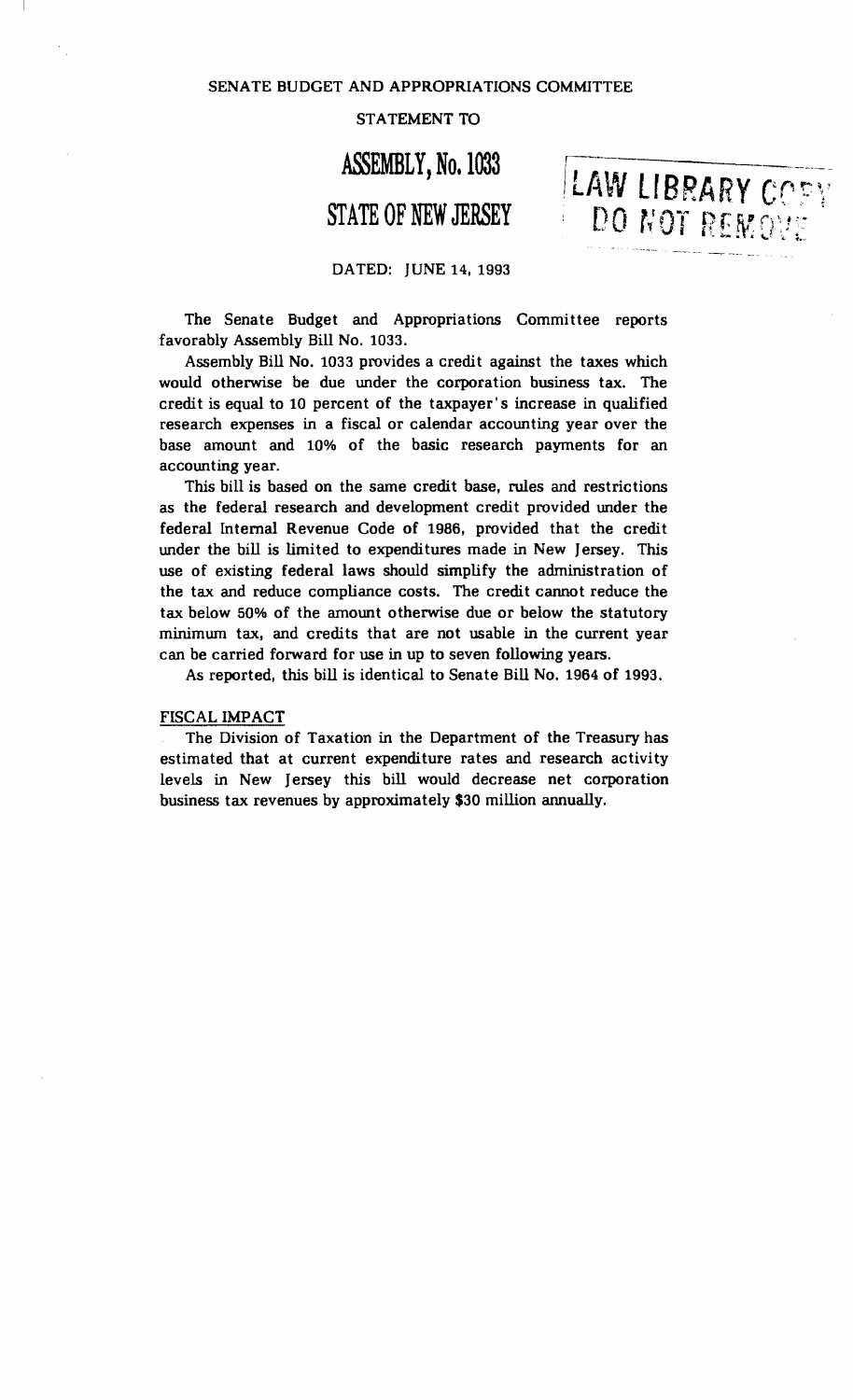# FISCAL NOTE TO **ASSEMBLY,** No. 1033

# STATE **OF NEW JERSEY**

### DATED: September 23, 1992

Assembly Bill No. 1033 of 1992 provides a credit to corporations for increasing research and development expenditures in New Jersey. This credit is taken against the taxes otherwise due under the corporate business tax. The credit is equal to 15 percent of the increase in research expenditures over the average level of those expenditures for the three years prior to the tax year (the base amount), provided that the base amount is not less than 50 percent of the qualified research for the tax year. Under provisions of this bill, this credit cannot reduce the tax below 50 percent of the amount otherwise due or below the statutory minimum tax. Any credits not usable in the current year can be carried forward and used within a ten year period.

The Division of Taxation in the Department of the Treasury estimates that this bill would result in a \$43 million revenue loss in FY 1993 and FY 1994 and that the loss would be a continuing one. This estimate uses the 1985 federal research and development tax credit as its basis for analysis: it assumes that national expenditures on research are distributed proportionately among states to corporate income; and it assumes inflation of 13 percent since 1985, which is based on reported net corporate income growth in New Jersey from 1985 to 1991.

The Division of Taxation's estimate is based on a revenue loss to the federal government of \$1.6 billion in 1985 from the 25 percent federal research and development tax credit. The division estimates that New Jersey net corporate income was approximately 3.9 percent of total national net corporate income in 1985. By multiplying the \$1.6 billion federal tax credit by the 3.9 percent ratio applicable to New Jersey corporations. the division estimates a New Jersey research and development tax credit at the 25 percent federal rate of \$63.5 million. Adjusting the \$63.5 million for this bill s lower 15 percent tax credit yields \$38.1 million. Adiustmg the \$38.1 mIllion by the 13 percent income growth rate assumed by the division for the period 1985 to 1991 yields a revenue loss to the State from the research and development tax credit of \$43.1 million. The Division of Taxation's estimate apparently assumes no growth after 1991 since it has made no adjustments for growth after that date.

The Office of Legislative Services (OLS) does not concur with the Division of Taxation's estimate and believes the potential revenue loss from this credit could be substantially higher. Although a precise estimate of the fiscal impact of this bill cannot be determined due to the limited data available. it is possible to estimate a potential maximum revenue loss to the State of approximately 59J million in 1992 if this bill is enacted for tax year 1992.

The OLS estimate, which is based on National Science Foundation data, yields a gross revenue loss to the corporate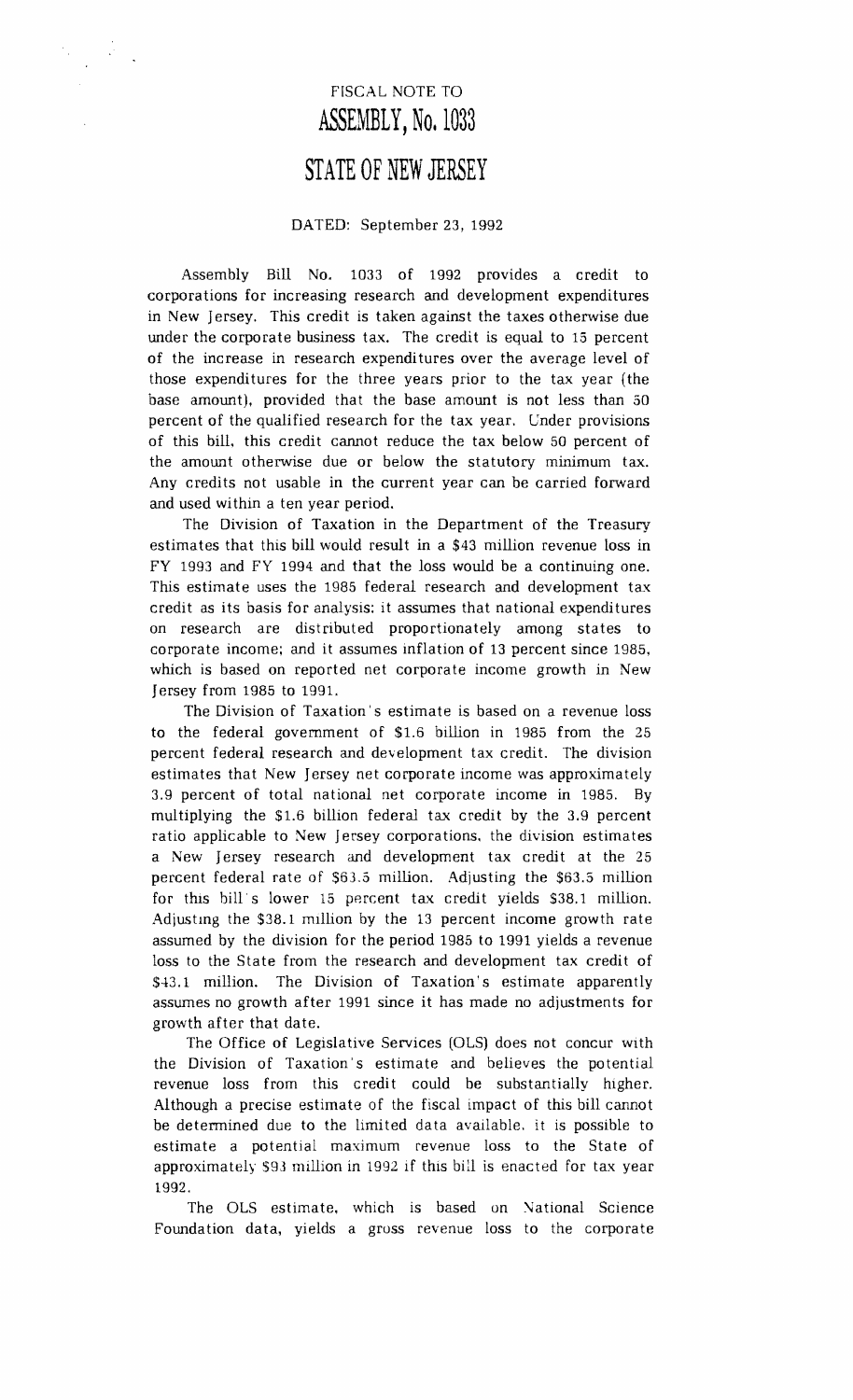business tax of \$93 million in tax year 1992. This estimate uses the following facts and assumptions: New Jersey corporations invested \$5.8 billion of their own funds in research and development in 1989; the inflation rate in New Jersey between 1989 and 1991 averaged 5 percent a year; no additional investments were made in research and development by these corporations beyond those needed to keep up with inflation; 100 percent of research and development expenditures qualify for the credit. Company funded research and development is estimated for the base year at \$6.1 billion and for the 1992 calendar year at \$6.7 billion. an increase of \$600 million. A 15 percent credit applied against the \$600 million, results in a revenue loss of \$93 million in calendar year 1992.

The primary limitation of this methodology is that it assumes that all research and development expenses will qualify for this credit and that every company will avail itself of this credit. Because no data are available on individual companies' research and development expenditures and on the individual corporate income taxes paid by these New Jersey companies. it is impossible to tell what portion of this \$93 million will actually be lost. It also is impossible to tell whether revenues lost to the tax credit would all be lost in calendar year 1992 or whether some of these losses would carry forward under the ten year provision. Although not all research and development expenditures would qualify for the credit, experience with the federal research and development tax credit suggests that there is substantial evidence that these tax incentives result in a considerable redefinition of activities as research and development, particularly in the first few years after the introduction of the tax incentive.

A primary limitation of the methodology used by the Division of Taxation is its assumption that national expenditures on research are distributed proportionately to corporate income. The division uses 3.9 percent as a proxy for New Jersey's share of national corporate research and development. If New Jersey's share is understated, the revenue loss from this credit will also be understated. The Division of Taxation, itself. admits that using 3.9 percent as its proxy may understate the amount of New Jersey expenditures due to the high technology status of the State. If the division's proxy for research and development expenditures in New Jersey were increased to 6 percent and no other variables were changed. the division's estimate would be \$65.1 million; at 9 percent it would be \$97.6 million.

There is evidence to indicate that New Jersey corporations account for more than 3.9 percent of total national investments on research and development. The National Science Foundation and the Research and Development Council of New Jersey indicate that New Jersey corporations are heavy investors in research and development and that they annually spend between 8 and 11 percent of the total company funds invested nationally. The National Science Foundation conducts a biennial survey of State research and development investment in the U.S. The most recent data available are for the calendar year 1989. In 1989, corporations throughout the U.S. spent \$70.6 billion of their own resources on research and development. New Jersey corporations spent approximately \$5.8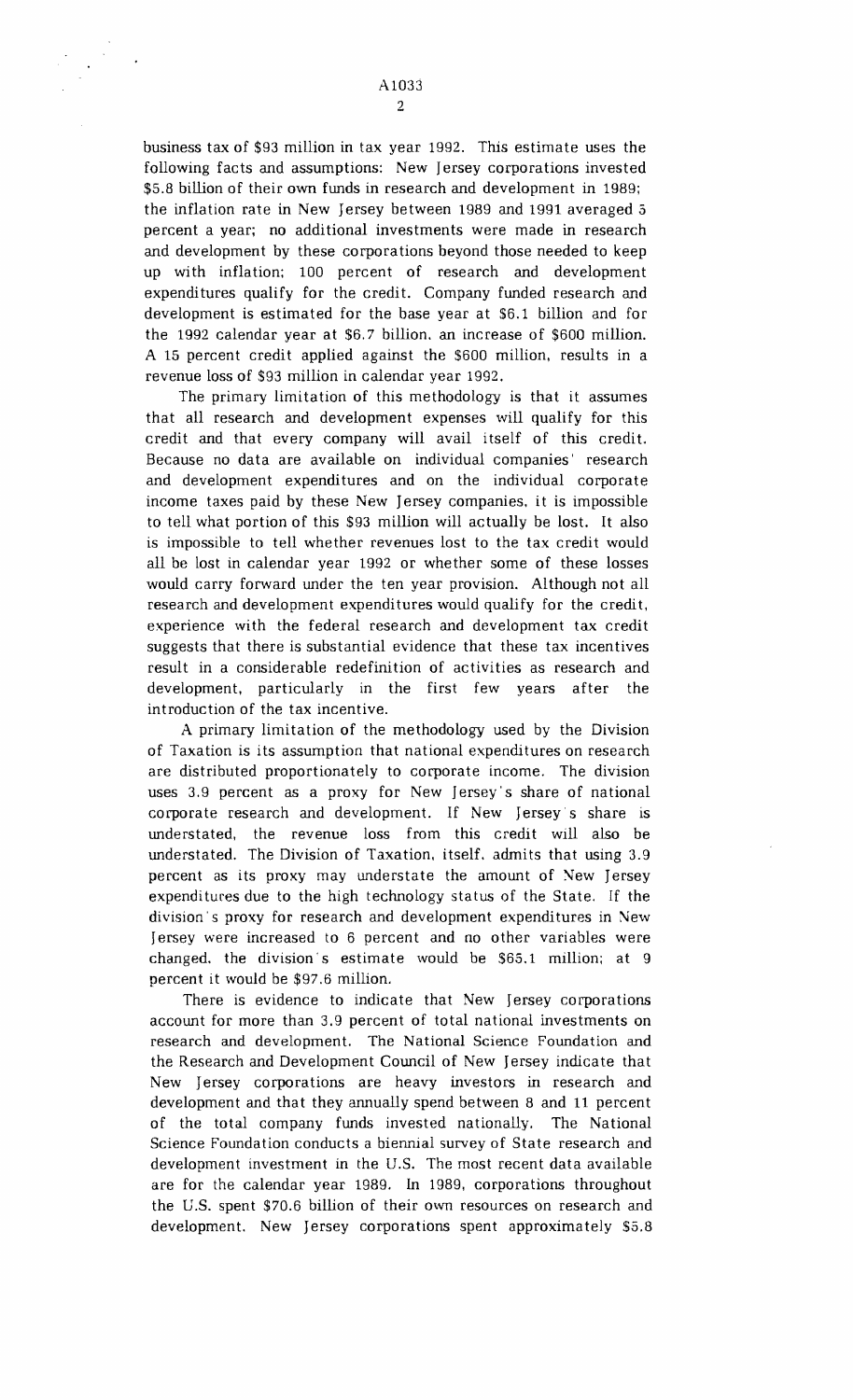billion, or 8 percent, of that total. In 1985, 1987 and 1989. New Jersey companies ranked fourth, third then fourth (after California, Michigan and New York) in terms of the amount of company funds invested in research and development. The two industry types in New Jersey which invest heavily in research and development are classified as electrical (radio and television receiving, communications equipment and electronic components) and chemical (drugs and medicine).

A second limitation to the Division of Taxation's estimate is that it assumes that corporate net income growth from 19a5 to 1991 is an appropriate inflation factor for research expenditures. Since this bill provides for a credit against tax liabilities. the annual growth in research and development expenditures is a more relevant cost inflation measure than changes in corporate net incomes that are reported for tax purposes and which are influenced by many extraneous factors.

No attempt has been made either by the Division of Taxation or OLS to determine the administrative costs of this bilL If the federal research and development credit were to lapse and the State could not piggy-back on federal audit procedures, State audits would be necessary to insure compliance.

This fiscal note has been prepared pursuant to P.L.1980, c.67.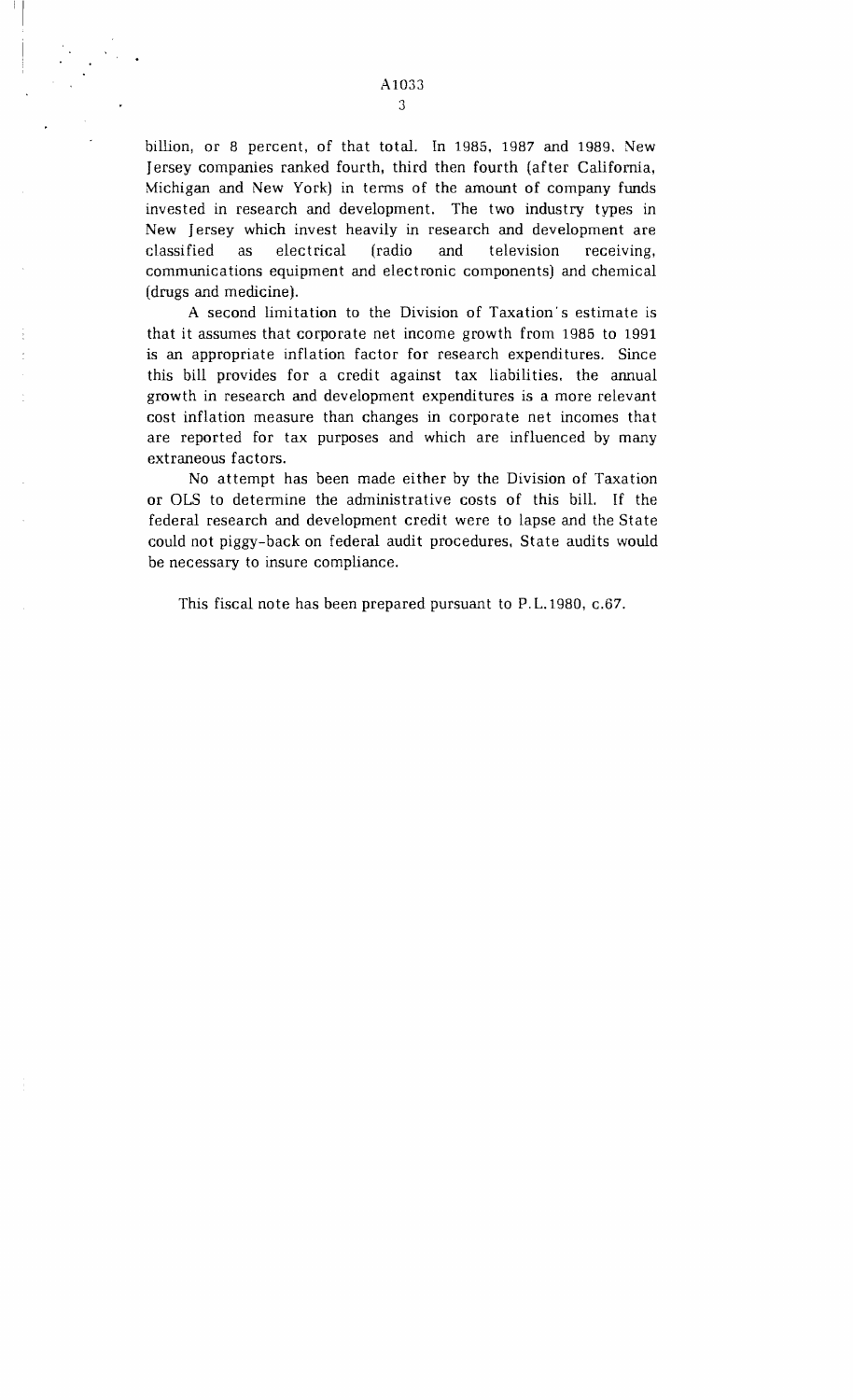### ASSEMBL Y COMMITTEE SUBSTITUTE FOR **ASSEMBLY, No.** 1033

### **STATE OF NEW JERSEY**

### ADOPTED JUNE 3, 1993

#### Sponsored by Assemblymen DORIA and HAYTAIAN

1 AN ACT providing a credit under the corporation business tax for 2 certain increased research activities, supplementing P.L.1945, 3 c.162 (C.54:10A-1 et seq.).

4

5 BE IT ENACTED *by the Senate and General Assembly of the 6 State of New Jersey:* 

7 1. a. A taxpayer shall be allowed a credit, subject to the 8 provisions of subsection b. of this section, against the tax 9 imposed pursuant to section 5 of P.L.1945, c.162 (C.54:10A-5), in 10 an amount equal to

11 (1) 10% of the excess of the qualified research expenses for 12 the fiscal or calendar accounting year (referred to hereafter in 13 this section as the "tax year") over the base amount; and

14 (2) 10% of the basic research payments

15 determined in accordance with section 41 of the federal Internal 16 Revenue Code of 1986. 26 U.S.C. §41. as in effect on June 30, 17 1992. and provided that subsection (h) of 26 U.S.C. §41 relating to 18 termination shall not apply. Provided however, that the terms 19 "qualified research expenses," "base amount." "qualified 20 organization base amount period," "basic research" and any other 21 terms determined by the Director of the Division of Taxation to 22 affect the calculation of the credit shall include only 23 expenditures for research conducted in this State.

24 b. No credit shall be allowed under section 42 of P.L.1987, 25 c.102 (C.54:10A-5.3), or under the'Manufacturing Equipment and 26 Employment Investment Tax Credit Act." P.L. , c. (C. ) (Now 27 pending before the Legislature as Senate Bill No. 1820 (Sca) of 28 1993 or Assembly Bill No. 2675 (Aca) of 1993), or under P.L. 29 c. (c. )(Now pending before the Legislature as Senate Bill 30 [\0. 1784 (Sca) of 1993 or Assembly Bill No. 2475 (Acs) of 1993), 31 for property or expenditures for which a credit is allowed. or 32 which are includable in the calculation of a credit allowed, under 33 this section.

34 The tax imposed for a fiscal or calendar accounting year 35 pursuant to section 5 of P.L.1945, c.162, shall first be reduced by 36 the amount of any credit allowed pursuant to section 19 of 37 P.L.1983, c.303 (C.52:27H-78), then by any credit allowed 38 pursuant to section 12 of P.L.1985, c.227 (C. 55: 19-13). then by 39 any credit allowed pursuant to section 42 of P.L.1987. c.102 40 (C.54:10A-5.3), then by any credit allowed under section 3 of 41 P.L. ,c. (C. )(Now pending before the Legislature as 42 Senate Bill No. 1784 of 1993 or Assembly Bill No. of 1993). and 43 then by any credit allowed under sections 3 or 4 of P.L., c. 44 (C. )(Now pending before the Legislature as Senate Bill No. 45 1820 of 1993 or Assembly Bill No. 2675 of 1993), prior to applying